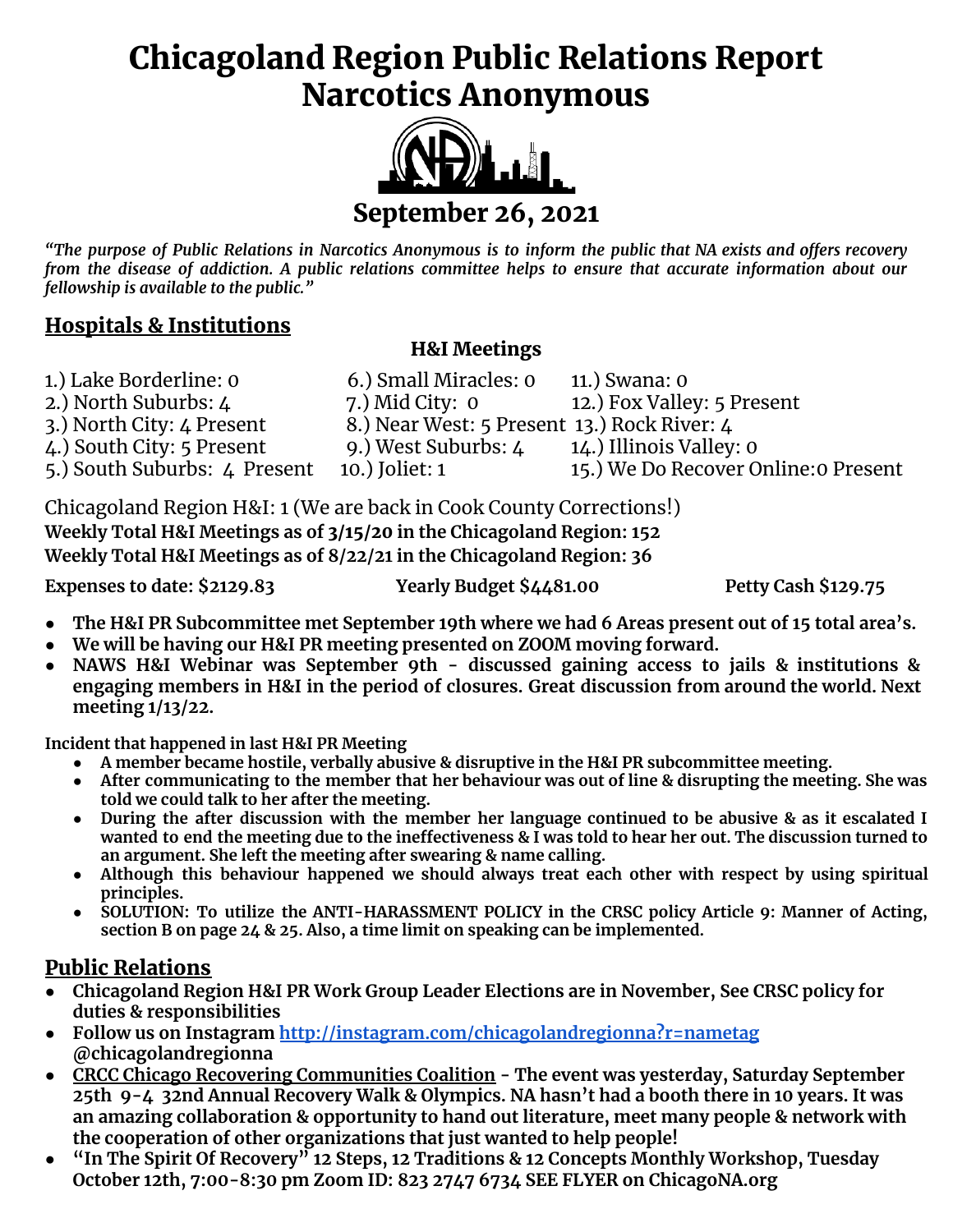- **● Our Virtual Round Table Learning Day on the Basics of H&I PR on Sept. 19th was very well attended with 2 members sharing experience & great information. We were not able to have it in person due to new building Covid guidelines but will try to reschedule the pizza/PI event soon.**
- **● WSR-Writing Steps for Recovery, "Behind The Walls" needs volunteers to write & Sponsor inmates while they are incarcerated. If interested email [Chicagoregionpr@gmail.com](mailto:Chicagoregionpr@gmail.com) Address for** WSR is updated to the new address of the CSO, 924 W. 38th Place, unit 109, Chicago, IL 60609
	- **○ Emailing correctional facilities throughout Illinois to share with inmates WSR.**

#### Web Technology

*"The Internet has had an enormous impact on the growth of NA. It allows for more regular communication & provides a vehicle for making information & service resources more readily available." Public Relations Handbook*

- **● Hired Website Contractor to Host, Maintain & build Website (PLEASE BE PATIENT with the process)**
- **● We have 2 volunteers to do updates on our website.**
- **● Current website CRSC reports are unable to be uploaded to the site at this time.**
- **● Donation Button - Up & running & taking donations!**
- **●** ALL AREAS/GROUPS UPDATING MEETING & EVENT INFORMATION **on our website update directly on [chicagona.org](http://chicagona.org) or for questions email [chicagoregionpr@gmail.com](mailto:chicagoregionpr@gmail.com)**
	- **○ Online Meetings - CHECK YOUR ID #'s & VIRTUAL MEETING LINKS on website**
	- **○ Current Area/Work-Group Reports given by Friday 6:00 pm will get uploaded to ChicagoNA.org by Region & can be found under** *Regional Information* **then hit** *Archives***.**

#### Helpline

- **● Need Helpline Coordinator, Recommended 5 years clean-time, with computer skills (Current Coordinator agreed to stay in till we fill position)**
- **● CALL REPORTS - For the past 30 days there were 214 calls.**
- **● Helpline volunteers will receive a monthly email of the schedule to mark their calendars.**
- **● Helpline #'s 708-848-4884 English, 708-848-5194 Spanish, 708-680-7900 Polish**
- **● The English, Spanish & Polish Helpline need volunteers with 6 months clean time - email if interested [Chicagoland.na.helpline@gmail.com](mailto:Chicagoland.na.helpline@gmail.com)**

#### H&I PR Mentorship Panel

**● Mentor Newer H&I PR Members / Areas, for more info. or to obtain list email, [Chicagoregionpr@gmail.com](mailto:Chicagoregionpr@gmail.com)**

## Public Relations Projects

- How are we reaching our Homeless Community Set a goal with our area's 15 minutes per week to reach out to local shelters 1) Make & keep track of contact 2) Offer to drop off literature 3) PR **Presentation/meeting 4) Inquire of Helpline poster placement 5) Follow-up**
- **●** Digital Sign/Billboard wrap **- Looking to renew the previous billboard company with non for profit billboard space. Looking into several options.**
- **●** Poster Drive **- Ongoing event**
	- **○ Target places, ER's/Hospitals/Health Clinics, Police Departments, Post Offices, Community Centers/Parks, Colleges/Schools, Libraries, Fire Departments, Homeless Shelters, Welfare Offices, Churches, Laundromats & Factories.** *Always ask to post <sup>a</sup> sign on private property*
- **●** Planned media projects**: - Facebook/CTA/MTD/PACE/CBS/WLS/NBC/WGN/FOX.- Ongoing**
- **●** TV Correspondence**: Late night exposure, fill-in programming on WGN,FOX,NBC,CBS,WLS, Public Access stations all received our PSA's. Ongoing**

## Workshops/Conferences

- **2021 Hero Helps - Friday, October 15th, 7:30am - 12:00 pm Romeoville Athletic & Event Center 55 Phelps Avenue, Romeoville, IL ( In conjunction with the Southwest Coalition For Substance Abuse Issues)**
- **● IAODAPCA 2021 ICB Fall Conference October 18-22, Mt Vernon, IL**

H&I PR Sub Committee **Monthly Meeting virtually SUNDAY October 17, 2-4 pm. ZOOM ID: 834 4335 8884 <https://us02web.zoom.us/j/83443358884>**